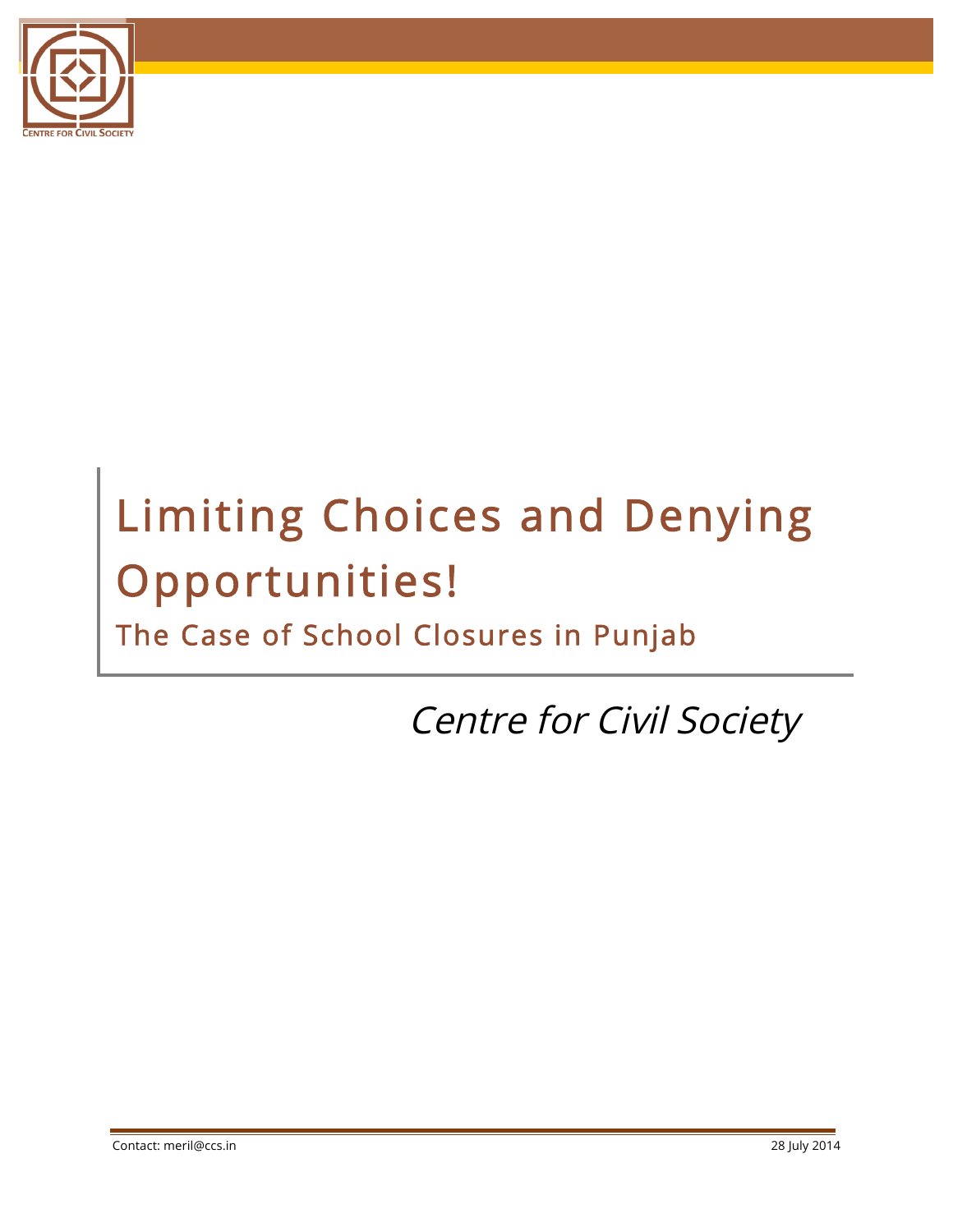

## **Introduction**

The Right of Children to Free and Compulsory Education Act or Right to Education Act (RTE) is an Act to provide for free and compulsory education to all children of the age of six to fourteen years.

The RTE Act, 2009 has been a novel first step to universalise education in India. Under the RTE Act, there are 4 categories of schools - namely government schools, government aided schools, special category schools and private un-aided schools. Among the private unaided schools, there has been a proliferation of low cost Budget private schools (BPS) which are now competing with government and other private schools.

According to the National Independent Student Alliance (NISA), 'Budget private schools are an entrepreneurial response to meet urgent education needs by expanding access to the poorest children. Catering to economically weaker sections of society these schools operate on wafer thin margins.'

Under the RTE Act, every private school has to follow certain norms and standards, especially sections 18 and 19, which focus on input-centric norms in order to attain a recognition certificate. According to the central RTE act, the deadline for all private schools to comply with the norms was March 2013. But since each state had implemented at a different time, the deadlines have also differed accordingly. For example, the Punjab government implemented the Punjab State Education Rules in October 2011. As a result, the deadline for compliance towards all norms for private schools in Punjab was April 2014.

The education department of Punjab released a list of 1170 private schools closed down for the year 2013-14. While approaching the school owners of private schools, it came into limelight that some of the schools have been shut down under the RTE before the prescribed deadline.

This prompted us to conduct an in-depth study in two districts of Punjab – Barnala and Mansa – to understand the impact of school closures on various stakeholders namely students, parents, school owners and teachers. The purpose of conducting this study has been two fold. Firstly, to understand any monetary and non-monetary implications of school closure on the various stakeholders and secondly, to explore any irregularities involved in the procedural mechanism for shutting down a school. The field study was conducted in 32 schools covering both districts in the form of Focussed group discussions (FGD) and Semi-Structured Interviews (SSI).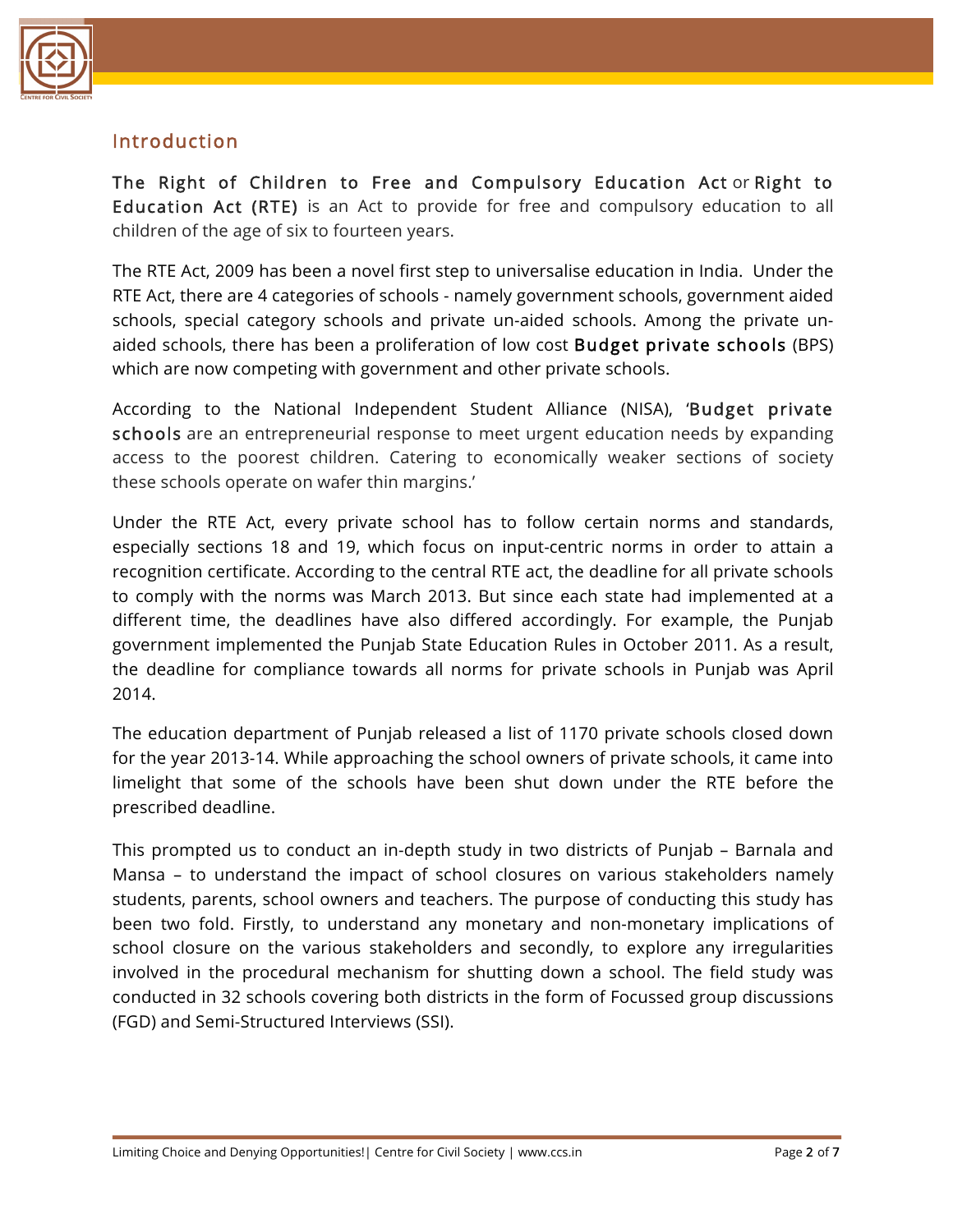

## Key findings

|                                         | <b>Barnala District</b> | <b>Mansa District</b> |
|-----------------------------------------|-------------------------|-----------------------|
| Number of Schools<br>effected*          | 72                      | 42                    |
| Number of students<br>effected**        | 5904 (72*82)            | 7602 (42*181)         |
| <b>Number of Teachers</b><br>effected** | $360(72*5)$             | $252(42*6)$           |

\*SSA website, Punjab education department.

\*\* Figures for number of students and teachers are from the sample study of 32 schools.

- According to SSA website, 72 and 42 schools were closed down in Barnala and Mansa district respectively.
- From our sample study, average number of students studying in a BPS in Barnala and Mansa district were 82 and 181 respectively.
- On an average, the number of teachers hired by a BPS in Barnala and Mansa district were 5 and 6 respectively.
- Average fee charged by the BPS across both districts was 148 Rupees.
- The above table shows the number of students and teachers that might have been affected by the closure of the schools.

The next part of this section discusses the perspective of different stakeholders who have been affected by these school closures.

## Students and Parents

#### Mid-session closure:

One of the key impacts on students has been school closures in Mid-Session. As a result, the parents had to make arrangements for transfer of students in the middle of the academic year which had a possibility of affecting children's learning levels.

#### Being denied choice:

In the FGD conducted with the parents, we found out that some of the students started travelling more distance to their new school (ranging from 2Kms to 10Kms). The BPS was normally located close to their households which saved them the additional transportation cost (200-300 rupees) per student and it was even considered safer for the girls.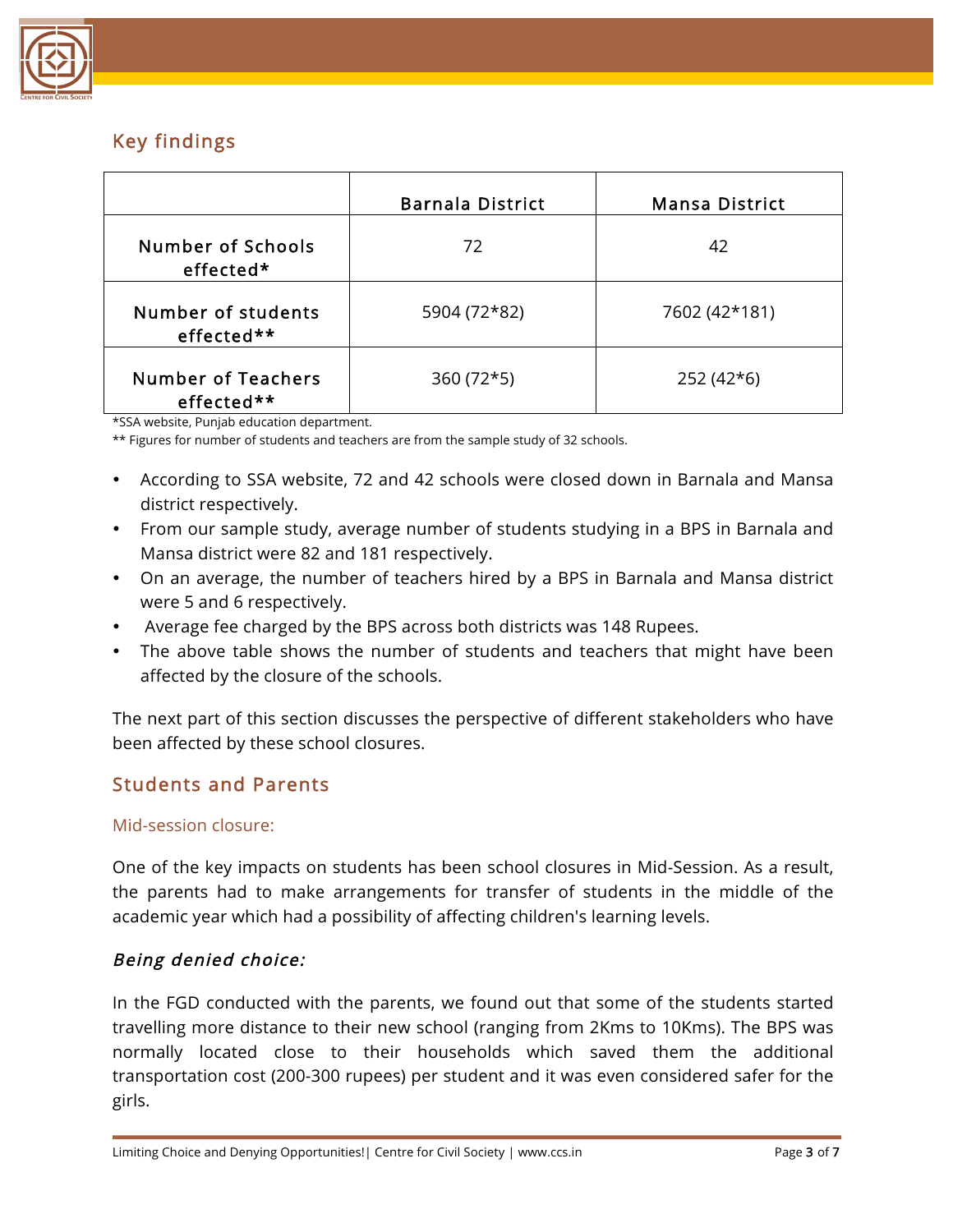

BPS opened up an avenue of access to private education which was once considered too expensive for parents of low-income families. However, school closures have resulted in a scenario where some students were required to shift to a government school which was neither students nor parent's first preference. Thus, the sudden school closures have definitely taken away their right to choice which should have been one of the main essences of the RTE Act.

*I work hard day and night so that my children can have a bright future. I prefer to send them to a private school because the teaching is much better and they learn better. In government schools, the teachers come and go according to their wish. They are not bothered about the student's future.* 

*-An Individual parent, Barnala district, Punjab*

#### Negative views on BPS:

According to some parents, rumours were being spread within the community on how the low scale private schools will close down after the coming of RTE Act. This was further aggravated by few local media clippings. But surprisingly, these rumours didn't deter parents to send their children to private schools of which few were either unrecognised or could lose their recognition.

## Teachers and Head masters

#### Dearth of qualified teachers:

The RTE Act has its main focus on students and on their education. But there is limited focus on other stakeholders like the teachers. In the FGD conducted with teachers, they mentioned that with the schools shutting down, there is provision of transferring the students to other schools but no such provision is provided for the teachers. This has left them in a tight spot especially for some who have no other source of income. This along with the constant ambiguity regarding the minimum qualifications required to teach in a private school is further constraining them to earn a livelihood.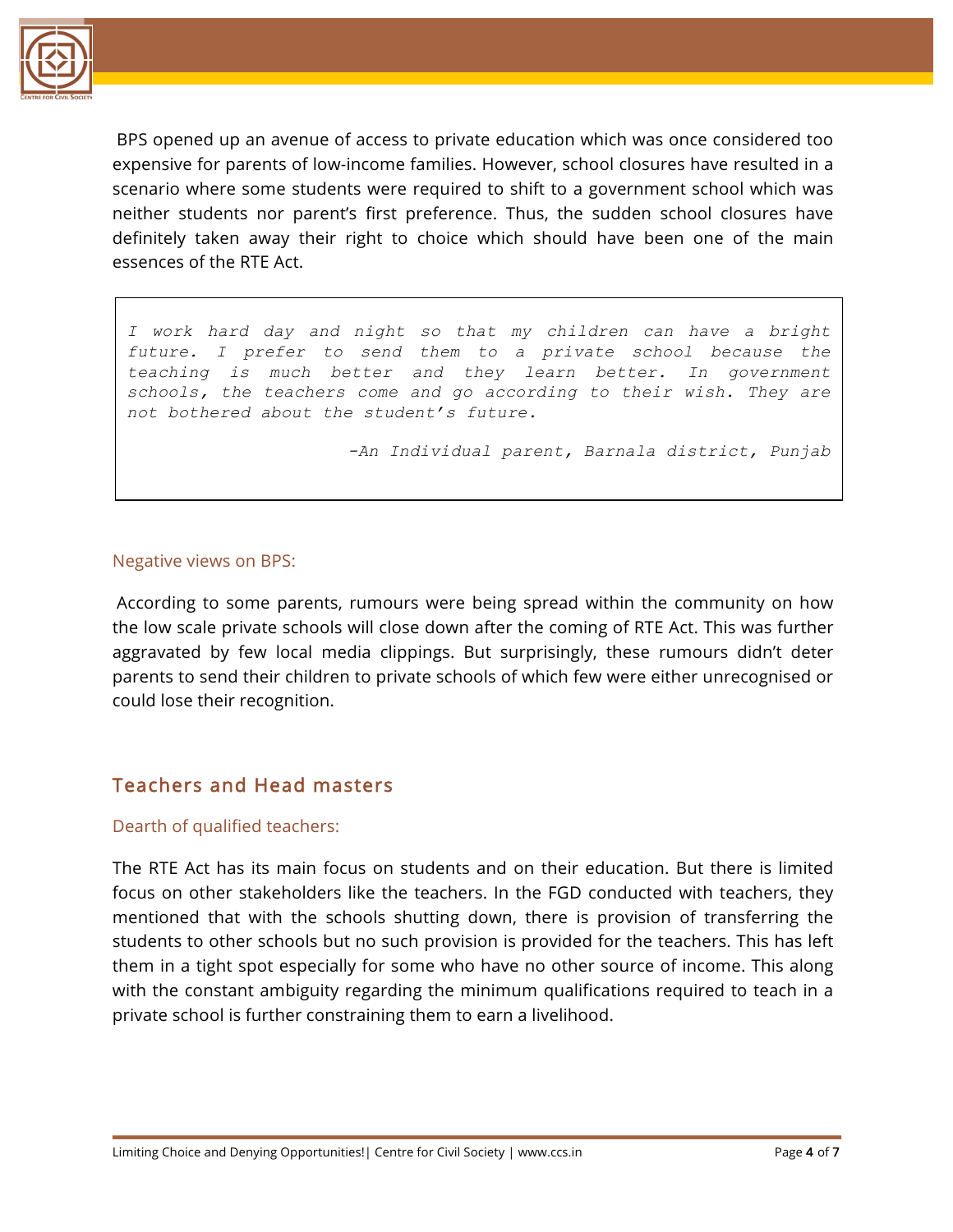

#### No provision for contractual teaching:

Government schools also have the facility to hire teachers on a contractual basis which is currently not being allowed for private schools. If government schools are allowed to hire teachers at a pay scale which is lower than that of regular teachers, private schools should also benefit from the same provision. As a result, lot of private schools which are now anticipating their closure due to the previous reason will be able to sustain themselves and their staff's livelihood.

#### School owners

#### Information asymmetry:

When the Punjab state education rules, 2011 was implemented, a seminar was organised by the government authorities for all private school owners to familiarise them with the norms and standards they needed to fulfil to obtain the recognition certificate.

In Mansa district, there have been no notices of school closures issued at all. All the closures have happened either through phone or by visiting the school directly. This shows lack of procedural uniformities being followed while closing down the schools. It was shared that there were instances where decision to close down a particular school was largely dependent on the discretion of the government education officers at the district levels, based primarily on the informal relationship of the government officials with the respective school owners.

*My school consisted of around 300 children. There were 12 female teachers who were working in the school. The monthly fees paid by the parents were from the range of 160 to 200 rupees per month. After the school was inspected, I received a phone call by the block education officer to close down the school in the mid-session but without giving me any formal written notice. When I declined to close down the school, police officials visited my school and tried to force me to write a self declaration that I am closing down the school on my own.* 

*-School Owner, Mansa district, Punjab*

Also in the Punjab state education rules, the procedure for recognition has been broken down into three phases. In the first year of implementation of RTE, at least 40% of compliance norms need to be met and by the third year all the norms have to be complied with. But while talking to officials of same district, there is vagueness regarding which norms should be prioritised in the first year and how many norms will come under the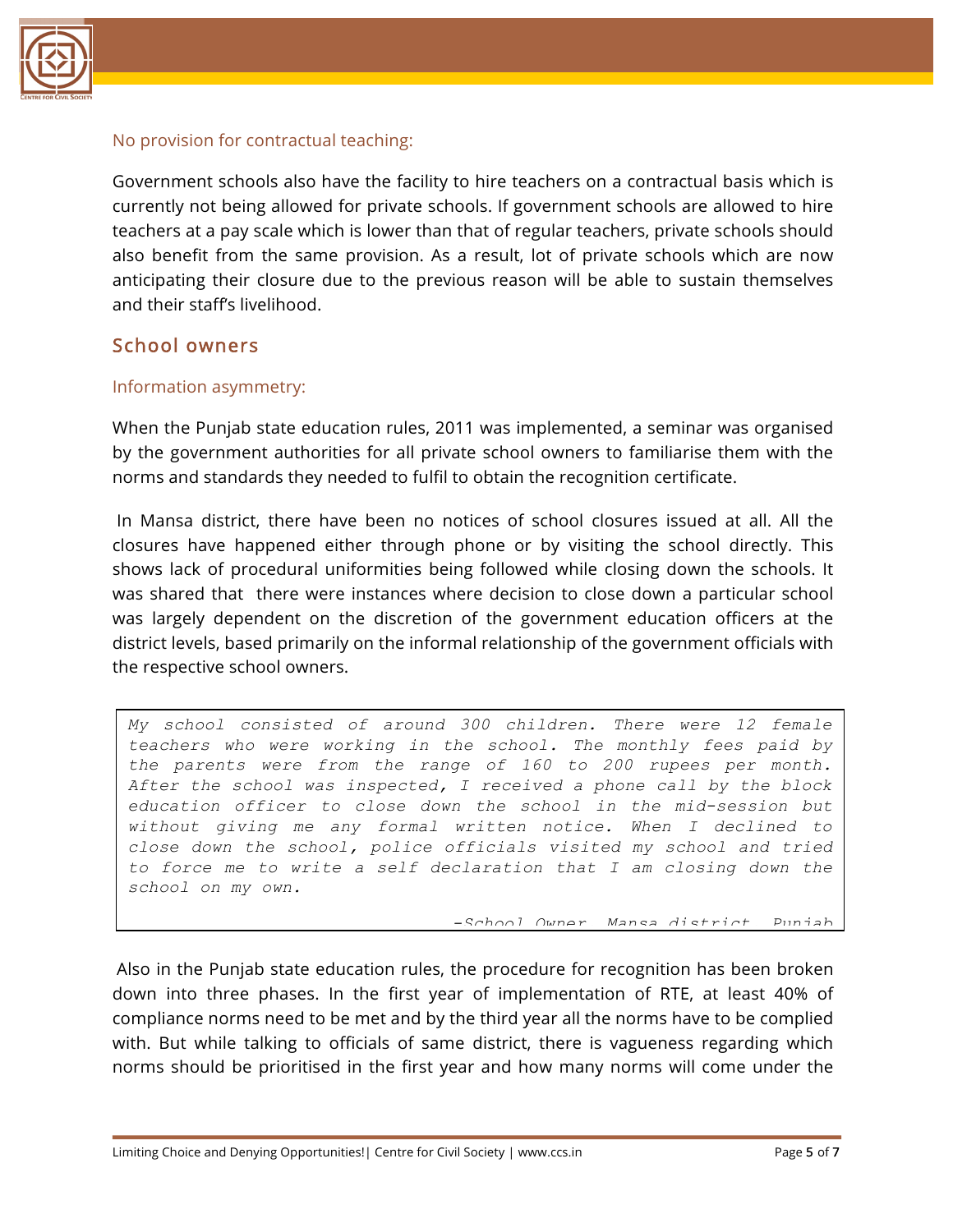

bucket of 40%. This clearly indicated a lack of information from the district official's side from the point of view of implementation.

#### Closure under Section 12:

In Barnala district, most of the schools we interviewed have received notice regarding the non-compliance with section 12 of the RTE Act. According to the section 12 of the Act, all private schools have to reserve 25% of their admission seats in class I for students from the economically weaker sections (EWS) and the disadvantaged groups. But the government officials made no effort to increase awareness of the parents regarding this section. We were also not able to find any case where students had taken admission under the section 12 of the RTE Act.

#### Rented buildings not an option:

Another reason for school closure has been the non-ownership of the school building land. Punjab government has not been allowing schools to run on rented buildings. But there is no rule or notification both in central and state rules regarding the same.

*The school was established in 2002. After 2007, he decided to give free education to the meritorious students. He conducted an entrance exam after Vth standard and all those who cleared it, would study till Xth standard free of cost. He even took care of the transportation costs for students. The government officials closed down the school because they needed a lease on the building space for at least 10 years. He could only provide lease on a yearly basis. He said-*

*"We grow a plant, give water, nourish it and then the government comes and takes away the root"*

*-School Owner, Barnala district, Punjab*

#### Lack of resources to hire teachers with higher salaries:

The school owners are in constant worry because they can't hire teachers at a wage which is at par with other high fee charging private schools or government schools. In our sample study, the average monthly income of a teacher in a BPS is 1925 rupees. The state government or the local authority is entrusted with the decision on minimum teacher salary. There is a fear that the  $6<sup>th</sup>$  pay commission brought out by the central government might act as benchmark for deciding on minimum teacher salaries. As a result, schools are either shutting down or fear the same as they won't be able to comply with the above norms if any comes into force. So there seems to be a clear constraint in terms of hiring teachers.